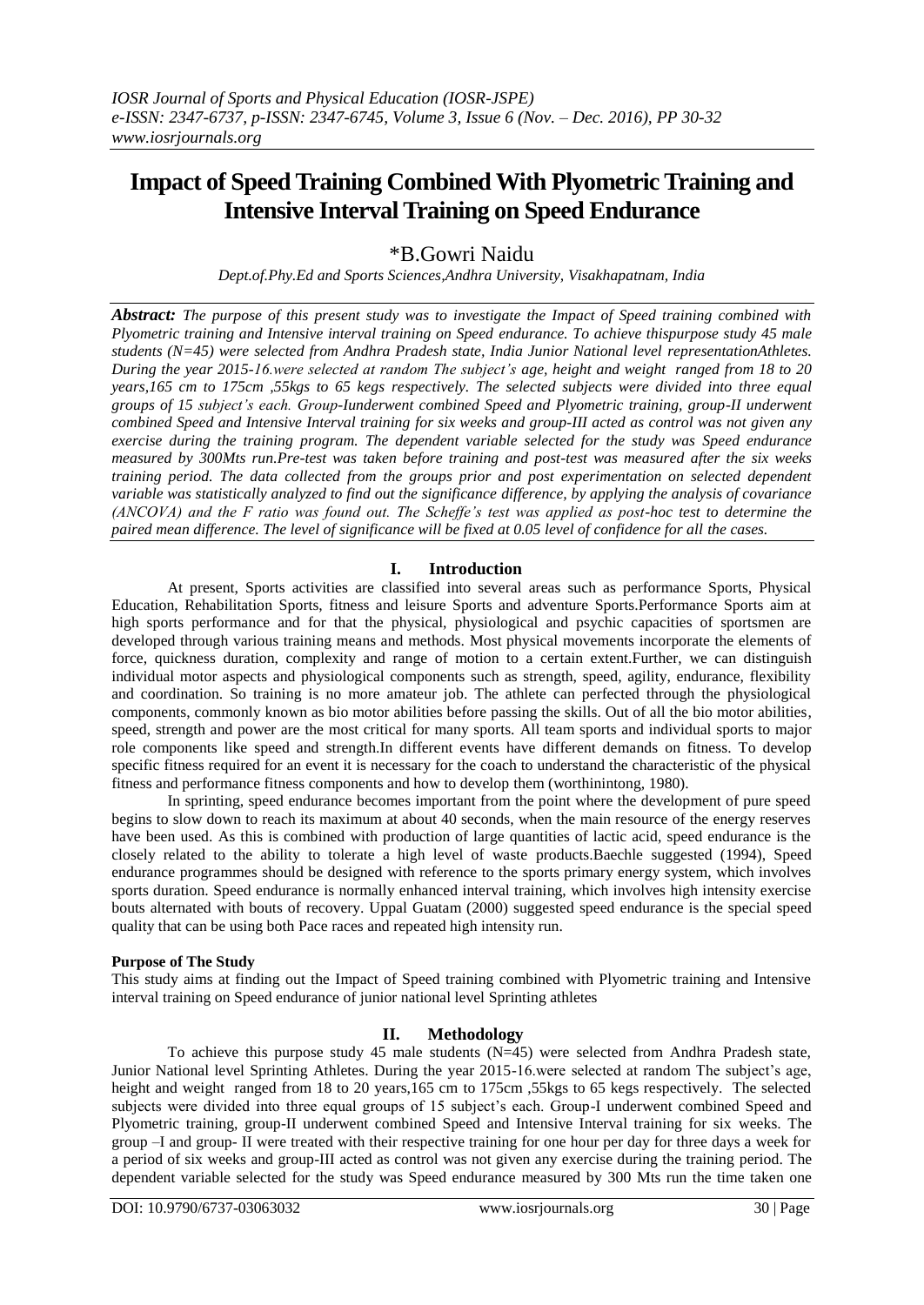tenth of second.Pre-test was taken before training and post-test was measured after the six weeks training period.The Impact of Speed training combined with Plyometric training and Intensive interval training on Speed endurance of junior national level Sprinting athletes.

**Experimental group-I** : Speed training combined with Plyometric training

**Experimental group-II** : Speed training combined with Intensive interval training

#### **Statistical Techniques**

The data collected from the three groups were statistically analyzed for significance, the analysis of covariance (ANCOVA) was used and the F ratio was found out. Hence to make the adjustments for significant difference, the analysis of covariance was used. Since, three grouped were involved, post means, Scheff's post Hoc test was followed to determine which of the paired means difference was significant. In all the cases to test the significance, 0.05 levels of significance were fixed. The data were analyzed by computer using statistical packages.

### **III. Results and Discussion**

Analysis of covariance for the pre-test, post-test and Adjusted posttest mean values for Speed training combined with Plyometric training group and Speed training combined with Intensive interval training group and control groups on Speed endurance.

|                      | Speed combined  | <b>Speed</b>     | Contro  | Source<br>of    | Sum of         | df | Mean           | 'F'ratio |
|----------------------|-----------------|------------------|---------|-----------------|----------------|----|----------------|----------|
|                      | with Plyometric | combined with    | l group | <b>Variance</b> | <b>Squares</b> |    | <b>Squares</b> |          |
|                      | training group  | <b>Intensive</b> |         |                 |                |    |                |          |
|                      |                 | interval         |         |                 |                |    |                |          |
|                      |                 | training group   |         |                 |                |    |                |          |
| <b>Pretest Mean</b>  | 21.90           | 21.91            | 21.99   | Between         | 0.076          | C  | 0.038          | 0.15     |
| <b>SD</b>            | 0.47            | 0.50             | 0.53    | Within          | 10.51          | 42 | 0.25           |          |
| <b>Pretest Mean</b>  | 21.43           | 21.31            | 21.89   | Between         | 2.84           |    | 1.42           | $5.26*$  |
| <b>SD</b>            | 0.53            | 0.54             | 0.43    | Within          | 11.32          | 42 | 0.27           |          |
| <b>Adjusted</b>      | 21.46           | 21.33            | 21.84   | Between         | 2.10           |    | 1.05           | $13.71*$ |
| <b>Posttest Mean</b> |                 |                  |         | Within          | 3.14           | 41 | 0.08           |          |

|  |  | <b>Analysis of Covariance on Speed Endurance of Experimental and Control Groups</b> |
|--|--|-------------------------------------------------------------------------------------|
|--|--|-------------------------------------------------------------------------------------|

(The require table value for significance at 0.05 level of confidence with degrees of freedom 2 and 43 is 3.23 and degree of freedom 2 and 41 is 3.22)

\*Significant at 0.05 level of confidence.

The above table shows that the pre-test means and Standard deviation on Speed endurance of combined Speed and Plyometric training, combined Speed and Intensive interval training and control groups are  $21.90\pm0.47$ ,  $21.91\pm0.50$  and  $21.99\pm0.53$  respectively. The obtained F ratio value 0.15 of Speed endurance less than the required table value of 3.23 for the degree of freedom 2 and 42 at 0.05 level of confidence, which proved that the random assignment of the subjects were successful and their scores in speed endurance before the training were equal and their was no significant differences.The post-test means and standard deviation on Speed endurance of combined Speed and Plyometric training, combined Speed and Intensive interval training and control groups are  $21.43\pm0.53$ ,  $21.31\pm0.54$  and  $21.89\pm0.48$  respectively. The obtained F'ratio value 5.26 of Speed endurance is greater than the required table value of 3.23 for the degree of freedom of 2 and 42 at 0.05 level of confidence. It implies the significant differences existed between three groups during the post test period on Speed endurance.

The Adjusted post- test means on Speed endurance of combined Speed and Plyometric training, combined Speed and Intensive interval training and control groups are 21.46, 21.33 and 21.84 respectively. The obtained F ration value 13.71 of Speed endurance is greater than the required table value of 3.22 for the degree of freedom 2 and 41 at 0.05 level of confidence. Hence, it is concluded that significance differences exist between the adjusted post- test means of combined Speed and Plyometric training, combined Speed and Intensive interval training and control groups on Speed endurance.

Since, the obtained F ratio value in the adjusted post- test means is found to be significant, the Scheffe's S test is applied as post hoc test to find out the paired mean differences, and it is presented below.

**Scheffe's Post Hoc Test for the Differences Among Paired Means of Experimental and Control Groups On Speed Endurance**

| Speed and Plyometric<br>training Group | Speed and Intensive   Control Group<br>interval training Group |       | <b>Mean Differences</b> | <b>Confidence Interval</b> |  |  |  |
|----------------------------------------|----------------------------------------------------------------|-------|-------------------------|----------------------------|--|--|--|
| 21.46                                  | 21.33                                                          |       | 0.13                    | 0.26                       |  |  |  |
| 21.41                                  |                                                                | 21.84 | $0.43*$                 | 0.26                       |  |  |  |
|                                        | 21.29                                                          | 21.84 | $0.55*$                 | 0.26                       |  |  |  |

\*Significance at 0.05 level